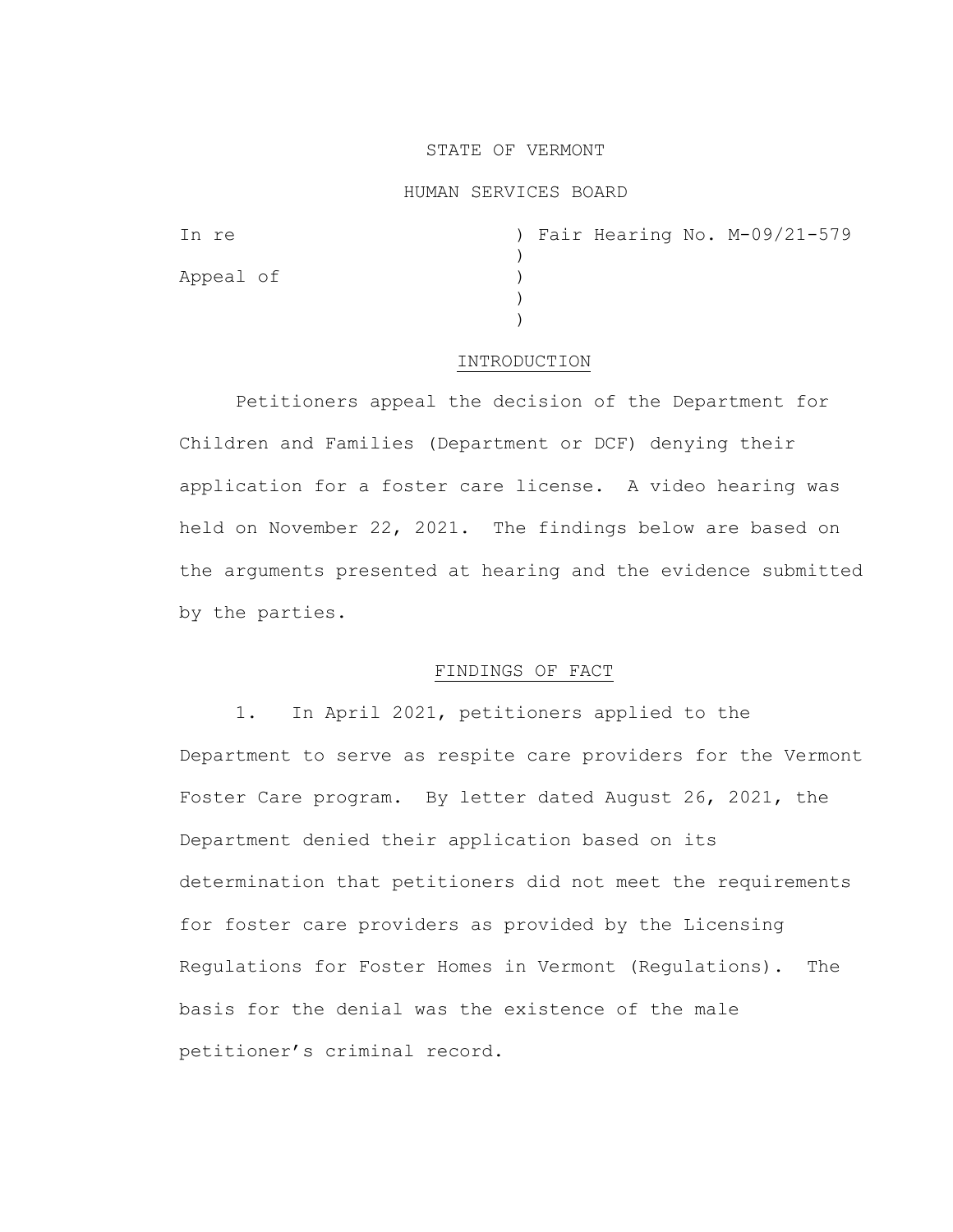2. The denial letter cited Regulation 038 which states as follows:

A license may be denied or revoked if the applicant, licensee or other member of the household:

038.1 Has been charged with or convicted of a criminal offense;

In the section of the form titled "[B]asis for Decision,

the Department stated:

The Adoption and Safe Families Act of 1998, Section 431, includes the following language: "criminal records checks for any prospective foster or adoptive parent before the foster or adoptive parent may be finally approved for placement of a child on whose behalf foster care maintenance payments of adoption assistance payments are to be made under the State plan under this part, including procedures requiring that . . . in any case in which a record check reveals a felony conviction for . . . a crime including violence such final approval shall not be granted.  $\cdot$  ." "(emphasis added)"

In 1995, [name of male petitioner] pled guilty to felony charges of arson and extortion for bombing a research office/lab at Michigan State University.

The Department's decision went on to describe the

incident for which male petitioner was convicted. That text

is summarized as follows:

On February 28, 1992, male petitioner gained access to a research building on the campus of Michigan State University. He forcibly entered the office of an MSU researcher, where he built a pyre using wooden desk drawers, research papers and a makeshift firebomb. He set the timer of his makeshift bomb before walking out. The incendiary device detonated, and the resultant fire overtook the office in which it was planted and spread to three nearby offices. There were two students in the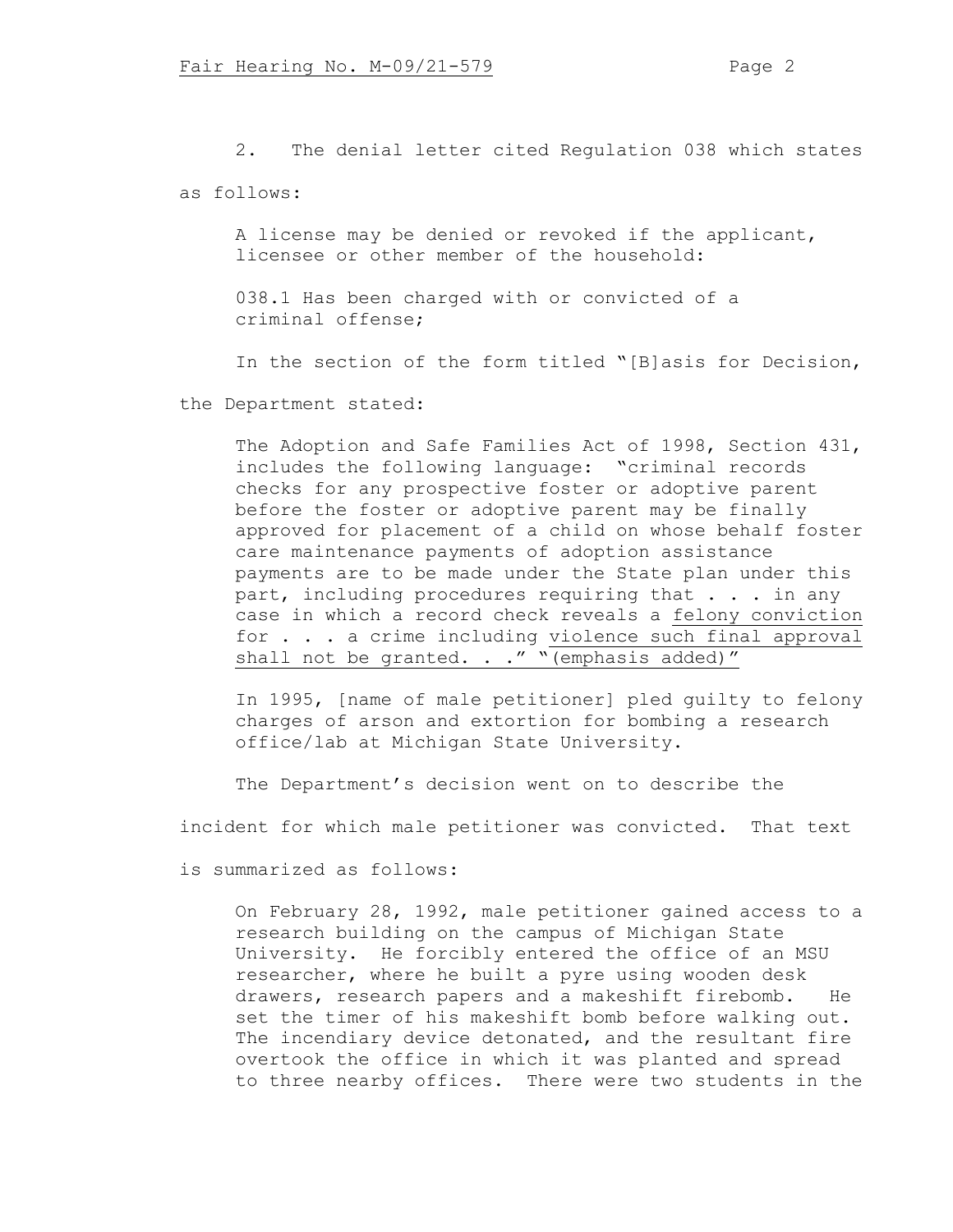building when the incendiary device detonated. . . On September 28, 1994, male petitioner was arrested and charged with federal crimes. On August 11, 1995, he pled guilty to the Arson and Extortion charges and was sentenced to 57 months incarceration.

3. At hearing, the parties stipulated to the introduction of all proffered exhibits, to include the Department's letter denying the application, a media account of the incident, and documents proving the male petitioner's criminal conviction. Petitioners submitted written statements about the incident in question and the male petitioner's change in philosophy since the event occurred, noting the fact that he has raised two of his own children since that time, and multiple letters of recommendation regarding male petitioner's attributes. They further submitted documents in support of their legal argument that the Department is not required by the Regulations to deny the application and has latitude in this instance.

4. Consistent with its denial letter (which cites the federal law), the Department stated that its Regulation 038 is based on and must be consistent with the Adoption and Safe Families Act. The Regulation itself is very broadly worded and provides discretion to the Department; it states that a conviction may serve as a basis for denial. However, the federal law contains a prohibition against granting a foster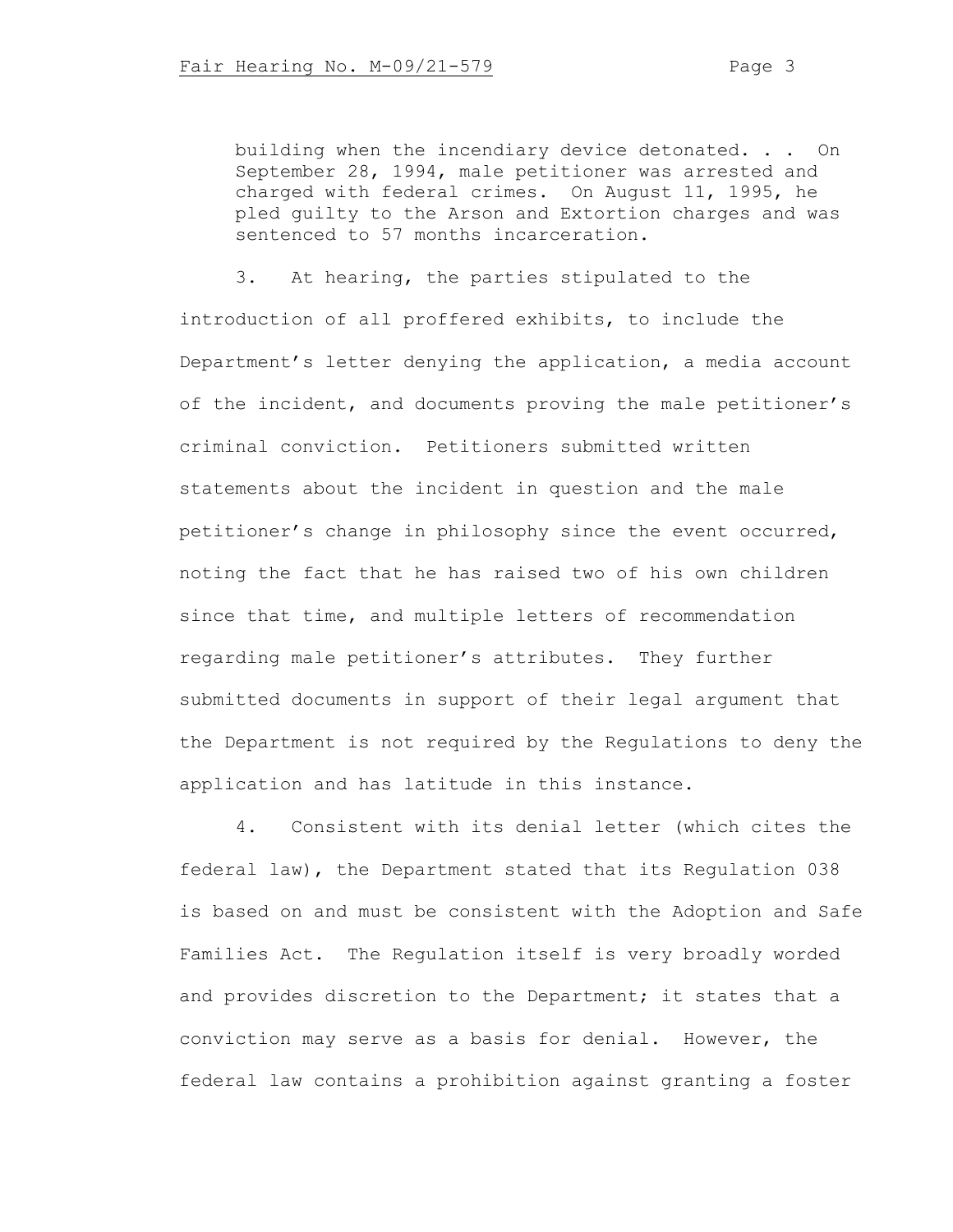care license if someone in the household has committed a crime involving violence. Therefore, the first legal question posed by the parties is whether the federal law acts as an absolute bar to the Department's grant of a license. The Department argues that it is because Arson is a "crime of violence" that falls within the prohibition. Petitioners argue that male petitioner's conviction does not fall within the prohibition and that the Department has latitude under its Regulation to consider mitigating factors, particularly the passage of time since the date of conviction and male petitioner's documented efforts to lead a positive life since the event.

5. The federal law lists certain offenses that it deems violent offenses but based on the plain language of the text the law's prohibition is not limited to those offenses. Based on the analysis below, petitioner's conviction for Arson as defined in 18 USC § 844 is found to be a crime of violence. Therefore, federal law does bar male petitioner from obtaining a foster care license.

6. However, it must be noted that even if the federal law did not serve as a bar to petitioners' application, the Department was still within its discretion, under its Regulation, to deny the license based on the 1995 conviction.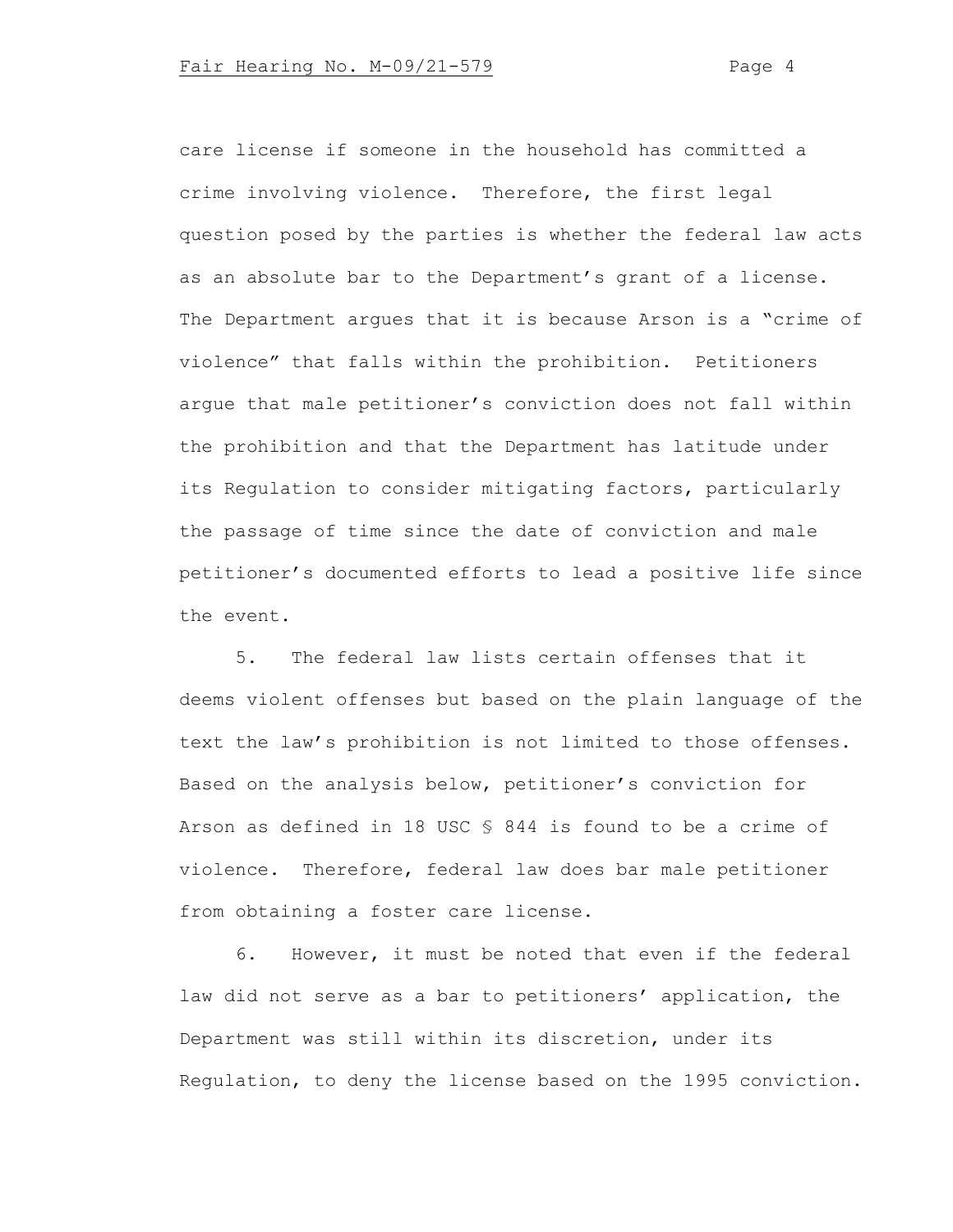While the conviction is many years old, its severity, particularly in light of the fact that there were two people in the building when the explosive device was detonated, supports the Department's position. While reasonable minds might disagree about this conclusion, it cannot be said that it is an abuse of discretion for the Department, under its own Regulation, to deny the application based on the 1995 Arson conviction.

# ORDER

The Department's decision denying the foster care license is affirmed.

#### REASONS

The Board has jurisdiction over appeals of foster care license denials. *See* 3 V.S.A. § 3091(a). The standard of review before the Board is whether the Department has abused its discretion in denying the application and the burden is on the petitioner to demonstrate abuse of discretion.

The Department has adopted regulations governing foster care licenses pursuant to 33 V.S.A. § 306. Prospective licensees must meet the requirements of the regulations. See VT Foster Care License Regulations §§ 010 and 037. Noncompliance with any one of the Regulations can form the basis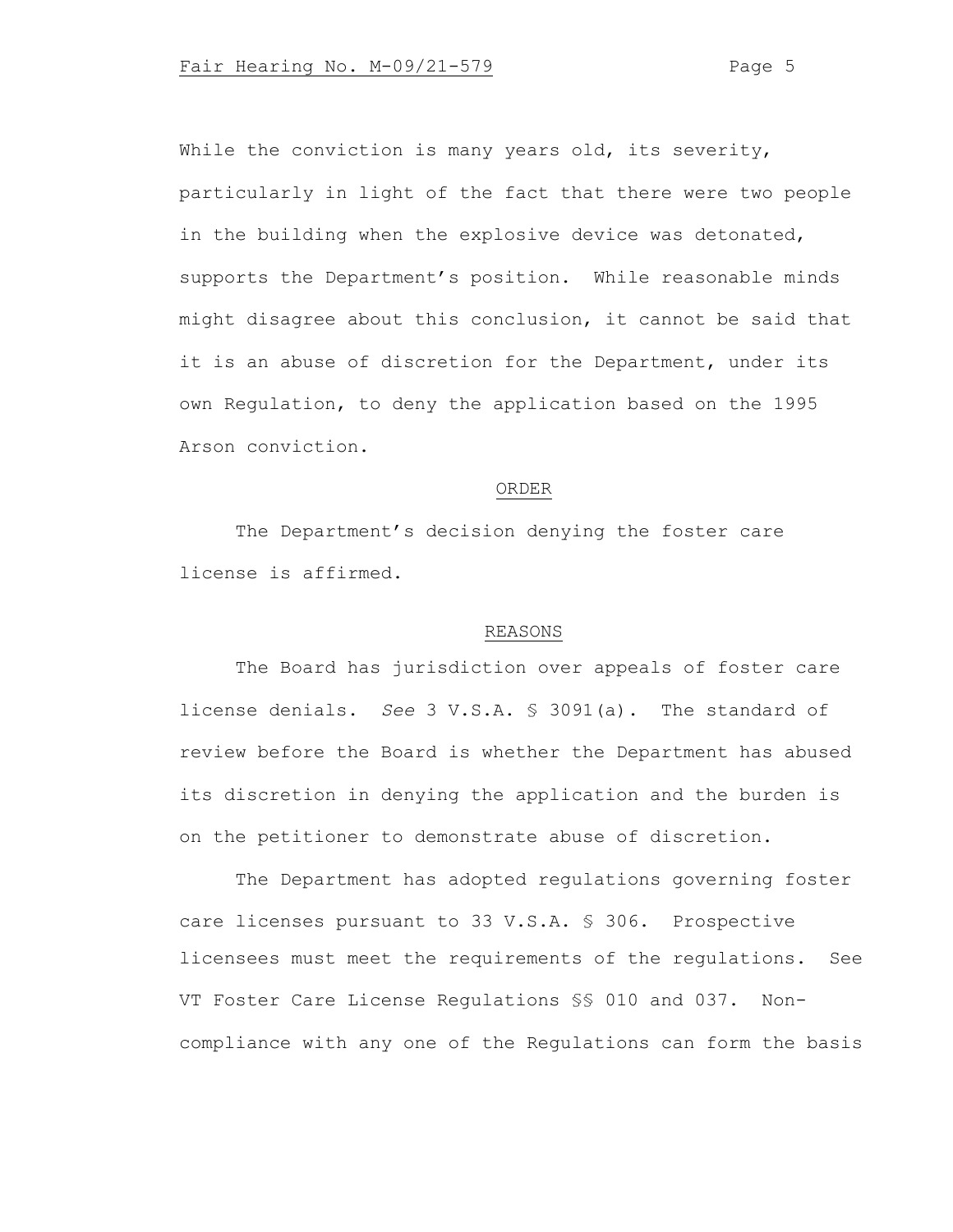for a license denial. See VT Foster Care License Regulations §§ 010 and 037.

The Board has consistently held that the Department, standing *in loco parentis* of the children in its custody, is entitled to a high degree of deference and discretion in matters of foster care. See, e.g., Fair Hearing No. T-01/08- 13. Abuse of discretion arises when the decision is made for untenable reasons, or the record has no reasonable basis for the decision. See Fair Hearing No. M-04/10-223, citing State v. Putnam, 164 Vt. 558, 561 (1996); USGen New England, Inc. v. Town of Rockingham, 177 Vt. 193 (2004).

The facts in this case are not in dispute. The male petitioner pled guilty to federal charges in 1995, including Arson. Since the 1992 event, media accounts have documented, and male petitioner's written submission outlines, his change in philosophy since that time. He has submitted multiple letters that speak to his character. However, the outcome of the appeal hinges on the interpretation of the language of the Regulation and the federal law. It is undisputed that the Department's Regulation must be read to comport with the federal law. See Fair Hearing No. H-04/12-221 (Department follows federal requirements in its licensing decisions).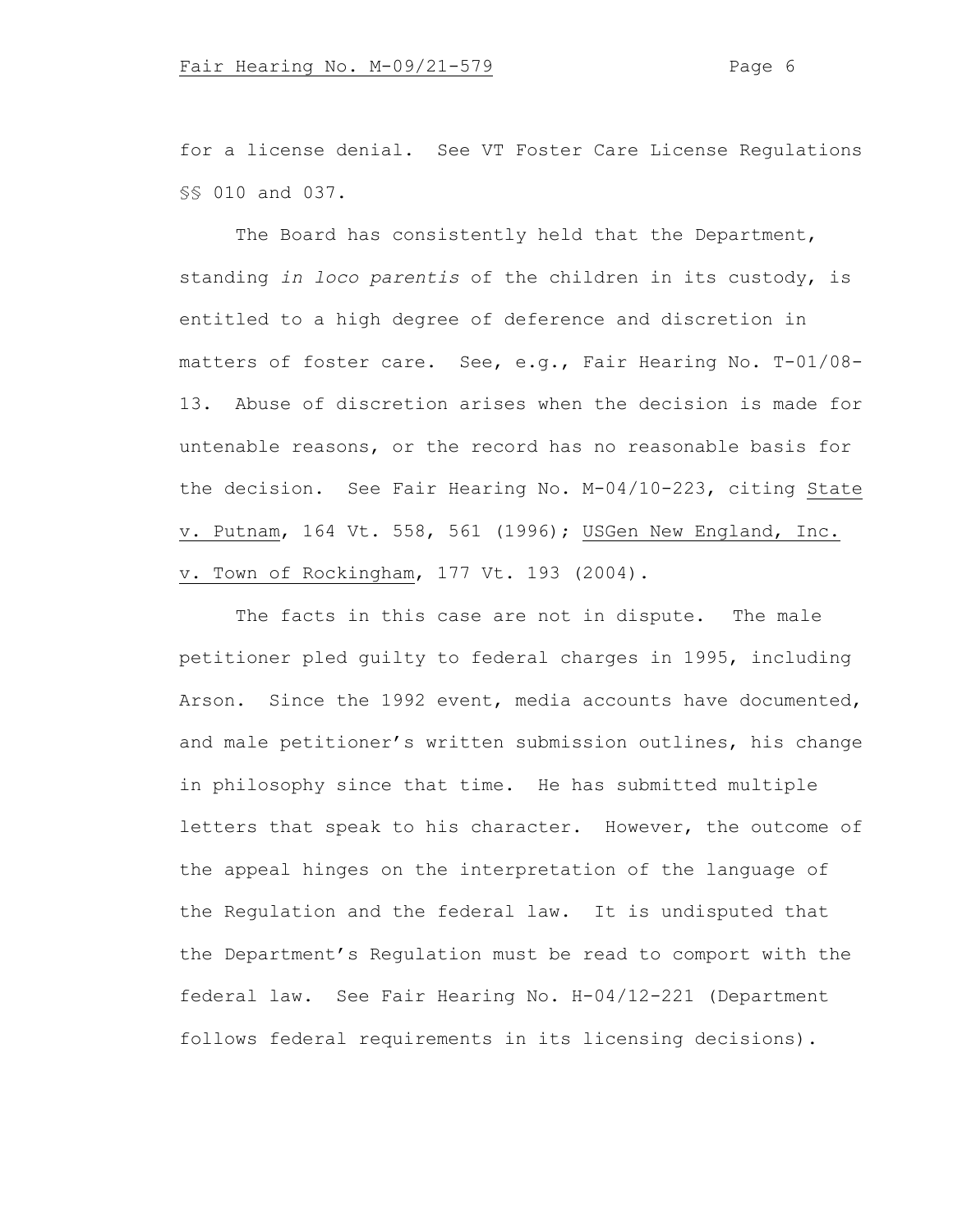The federal law that serves as the basis for the Regulation at issue provides that the States must enact a provision relating to criminal record checks for applicants as follows:

For criminal records checks for any prospective foster or adoptive parent before the foster or adoptive parent may be finally approved for placement of a child on whose behalf foster care maintenance payments or adoption assistance payments are to be made under the State plan under this part, including procedures requiring that  $-$ 

(i) in any case in which a record check reveals a felony conviction for child abuse or neglect, for spousal abuse, for a crime against children (including child pornography), **or for a crime involving violence, including rape, sexual assault, or homicide, but not including other physical assault or battery**, if a State finds that a court of competent jurisdiction has determined that the felony was committed at any time, such final approval shall not be granted; and

(ii) in any case in which a record check reveals a felony conviction for physical assault, battery, or a drug-related offense, if a State finds that a court of competent jurisdiction has determined that the felony was committed within the past 5 years, such final approval shall not be granted;

Adoption and Safe Families Act of 1997, 24 USC 1305, Sec 106. (emphasis added) amending the Social Security Act, Section

471.

By its plain language, the statute does not limit the list of offenses of "violent" crimes to the examples listed in the statute.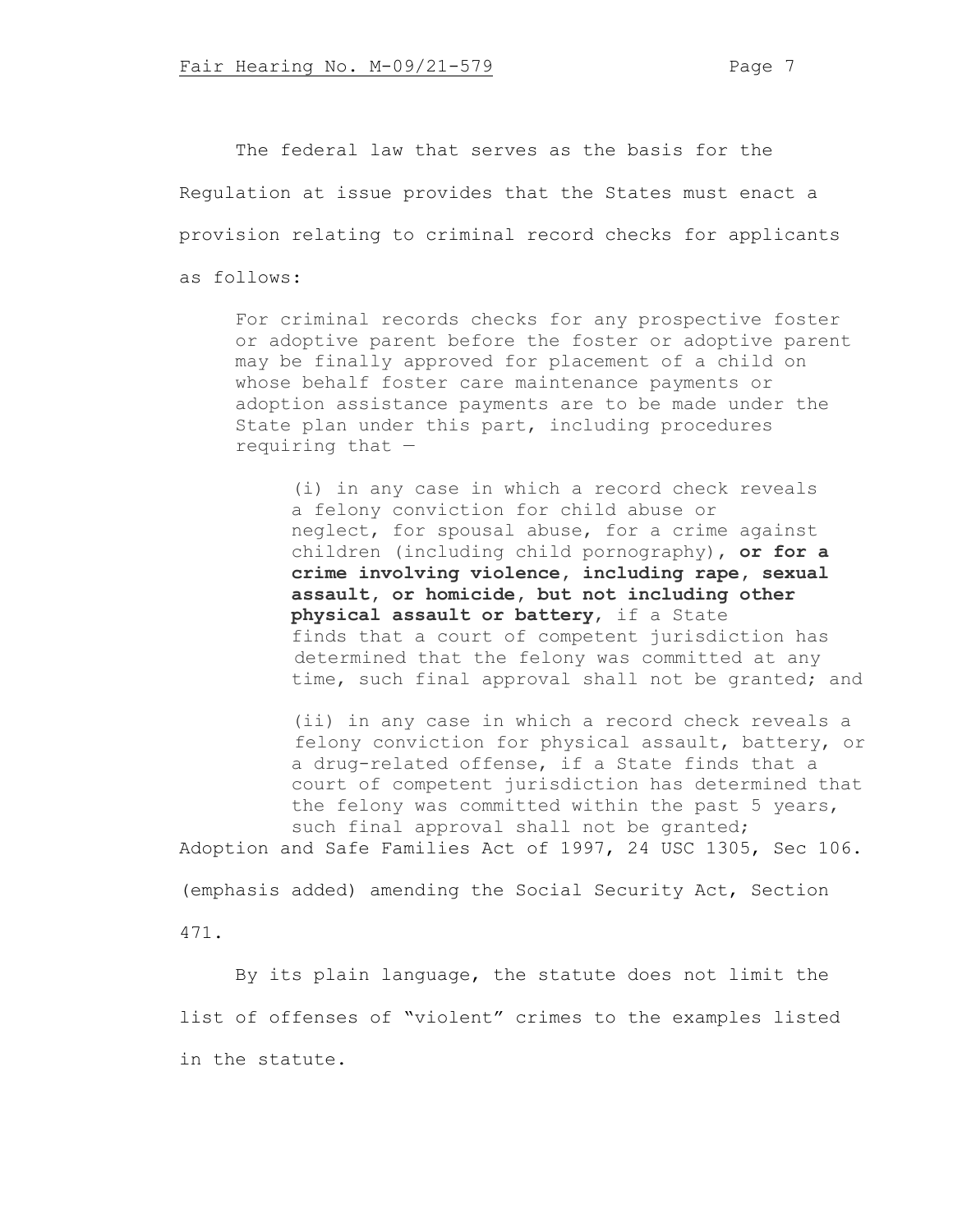Reference to the description of "violent" crimes as that term is used in other provisions of federal statutes is instructive. In 18 USC § 924, Congress defined a "violent felony" in a sentencing enhancement statute, in relevant part as follows:

the term "violent felony" means any crime punishable by imprisonment for a term exceeding one year . . . that

(i) has an element the use, attempted use, or threatened use of physical force against the person of another; or

(ii) is burglary, arson, or extortion, involves use of explosives, or otherwise involved conduct that presents a serious potential risk of physical injury to another…

18 USC § 924(e)(2)(B).

And, the Department points out that the comments to the amendment to 42 USC § 471 support the finding that the definition of "violent" crimes in the amendment was left intentionally broad so that the States could consider all types of felony crimes which may appear on their face to be non-violent but that could involve violent actions. See 65 Federal Register 4020, 4067-68 (Jan. 25, 2000).

Therefore, despite all the positive aspects of male petitioner's life, given the nature of his conviction and the prohibition contained in the statue, the Department properly denied the application based on federal law.